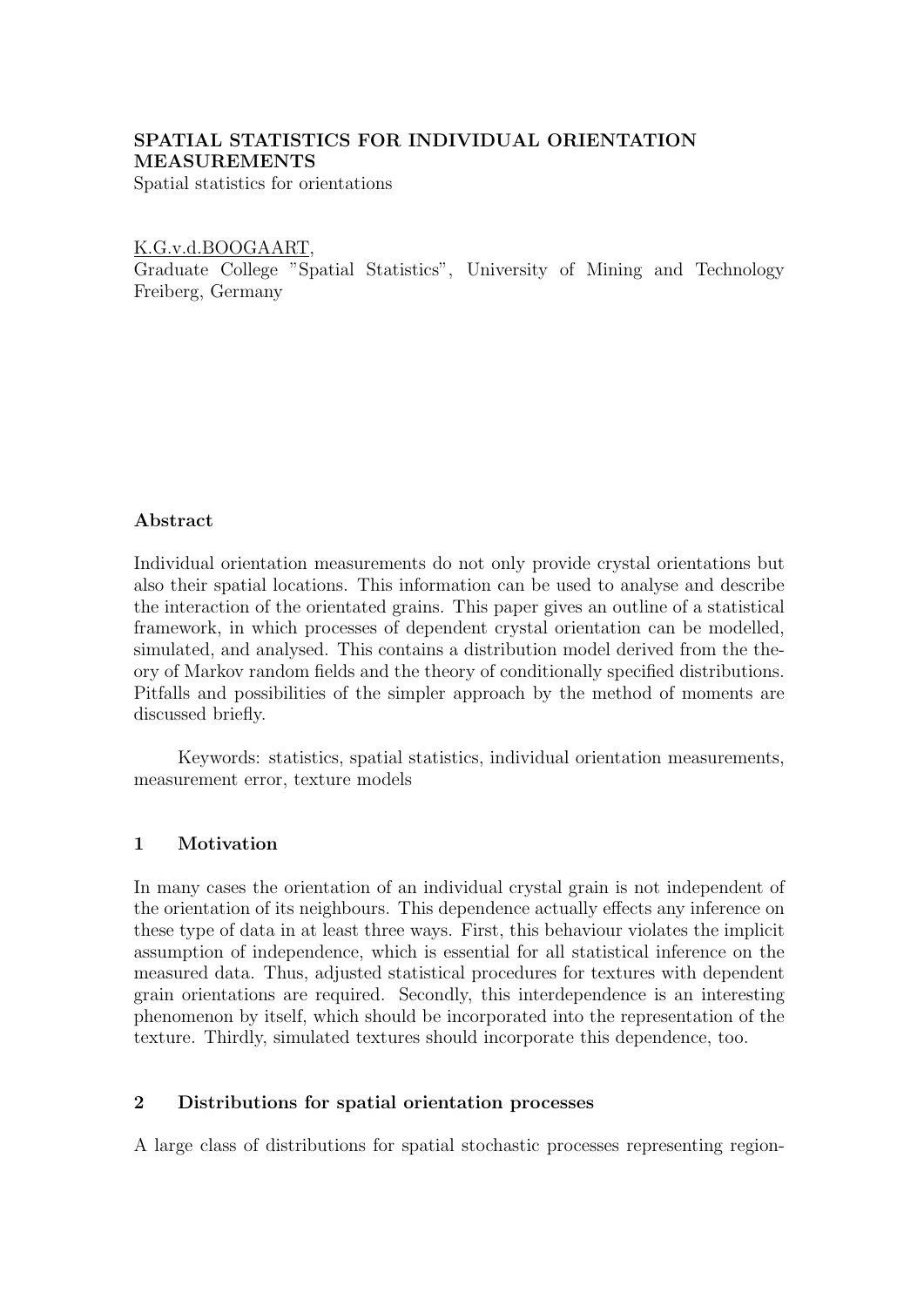alized crystal orientations can be derived from the theory of Markov random field (Cressie 1993) and conditionally specified exponential families (Arnold et al. 1991). This class is based on the class of distributions  $ExpRot[L, G, G; (\theta_{\tau})_{\tau \in I(L)}]$  defined by a degree L of a series expansion, the crystal symmetry group  $\overrightarrow{G}$ , the sample symmetry group  $G$ , and a set of real valued parameters  $\theta_{\tau}$ ,  $\tau \in I(L)$ , by its distributional density:

$$
f_{\theta}(g) = A(\theta) \exp \left(-\sum_{l=1}^{L} \sum_{\mu=1}^{M(l)} \sum_{\nu=0}^{N(l)} \theta_l^{\mu\nu} \ddot{T}_l^{\mu\nu}(g)\right) = A(\theta) \exp \left(-\sum_{\tau \in \ddot{T}(L)} \theta_{\tau} \ddot{T}_{\tau}(g)\right)
$$

Details on this family are given in the paper "Statistics for individual orientation measurements".

The central idea of the spatial model is that the conditional distribution of the crystallographic orientation of every grain given the orientation of the neighbouring grains has this distributional form. In mathematical terms, with  $M$  the set of grains:

$$
P(g_i|g_j, j \in M \setminus \{i\}) = ExpRot[L, G, G; \theta(g_j, j \in M \setminus \{i\})]
$$
\n(1)

For simplification we may assume pairwise interaction only. Then it follows by the theory of conditionally specified exponential families given in (Arnold et al. 1991) that the joint distribution density for the crystallographic orientations of all grains is:

$$
f(g_i, i \in M) = A(\alpha, \beta) * \n* \exp \left( \sum_{i \in M} \sum_{\tau \in \tilde{I}(L)} \alpha_{\tau i} \ddot{T}_{\tau}(g_i) + \sum_{\{i,j\} \subset M} \sum_{\tau \in \tilde{I}(L)} \sum_{\sigma \in \tilde{I}(L)} \beta_{ij\tau\sigma} \ddot{T}_{\tau}(g_i) \ddot{T}_{\sigma}(g_j) \right)
$$
\n(2)

The parameters  $\alpha_i$  and  $\beta_{ij}$  should be modelled as linear combinations of entities depending on the grain's shape and the relative position of the two grains  $i, j$ . Then the entire model is again an exponential family, and we can use methods known from the theory of exponential families. This could be the maximum likelihood estimation using a Metropolis like stochastic gradient algorithm proposed by L. Younes (Guyon 1995 p.221), and the likelihood ratio tests (under some additional assumptions) for the comparison of two models. Given a specified microstructure in form of a set of grains and known parameters  $\alpha, \beta$  the texture can be simulated by a Metropolis algorithm (Guyon 1995). The details of estimation, test and simulation procedures are far beyond the scope of a six page introductory contribution. Generalisations to more complex dependence structures in various ways are available using the more general results of (Arnold et al. 1991), and using curved exponential families (Kass 1989).

Modelling of a simple dependence structure is exemplified by the following settings: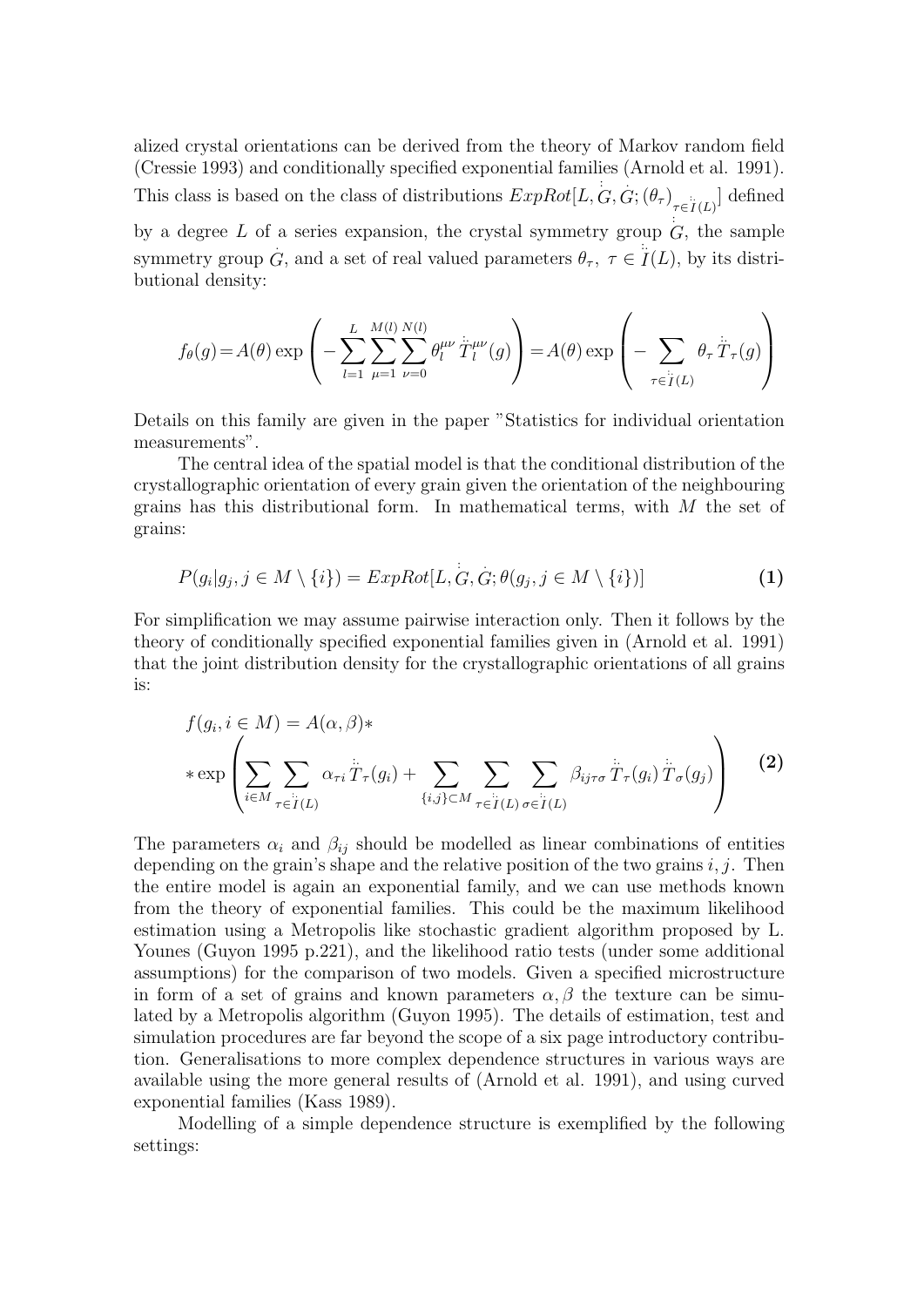$$
\alpha_{i\tau} = \theta_{\tau}^{(0)} * \text{"size of grain i" * \theta_{\tau}^{(1)} \tag{3}
$$

$$
\beta_{ij\tau\sigma} = \theta^{(3)} * \text{"size of common boundary of grain } i \text{ and grain } j\text{"} * \gamma_{\tau\sigma} \qquad (4)
$$

with a  $\gamma$  such that:

$$
\sum_{\sigma} \sum_{\tau} \gamma_{\tau \sigma} \stackrel{\cdot}{T}_{\sigma}(g_1) \stackrel{\cdot}{T}_{\tau}(g_2) \approx \begin{cases} 1, & g_1 \approx g_2 \bmod G \\ 0, & else \end{cases}
$$
 (5)

representing a texture with preferred orientation  $(\theta^{(0)})$  which depends on the grain size  $(\theta^{(1)})$ , and is affected by excessive small angle grain boundaries  $(\theta^{(3)})$ .

Similar to the effect of the grain size other characteristics of the grain could be incorporated into the model. These could be a Minkowski measure of the shape or an aspect of the location of the grain in the sample in case of inhomogeneous material.

### 3 Canonical statistics

For every exponential family model, there exists a set of associated canonical minimal sufficient statistics, which are unique up to affine linear transformation. These statistics contain as much information of the result of the experiment as required for parameter estimation or tests within the model. It is very interesting what these statistics are in the spatial model proposed here:

As an example we will us the model given by the equations  $(2),(3)$ , and a more general model for the interaction term  $\beta$ :

$$
\beta_{ij\tau\sigma} = \theta_{\tau\sigma}^{(3)} * \text{"size of common boundary of grain } i \text{ and grain } j\text{"} * \gamma_{\tau\sigma} \qquad (6)
$$

The canonical statistics associated with the parameters  $\theta_{\tau}^{(0)}$  are the empirical means of low order harmonics:

$$
\hat{C}_{\tau} = \hat{C}_{l}^{\mu\nu} = \sum_{i=1}^{n} \dot{\tilde{T}}_{l}^{\mu\nu}(g_{i})
$$
\n(7)

The canonical statistics associated with the parameters  $\theta_{\tau}^{(1)}$  are the empirical means of low order harmonics weighted with the grain size:

$$
\hat{\tilde{C}}_{\tau} = \hat{C}_{l}^{\mu\nu} = \sum_{i=1}^{n} (\dot{\tilde{T}}_{l}^{\mu\nu}(g_i) * \text{"size of grain i"})
$$
\n(8)

The canonical statistics associated with the interaction terms  $\theta_{\tau\sigma}^{(3)}$  are some weighted non centered moments: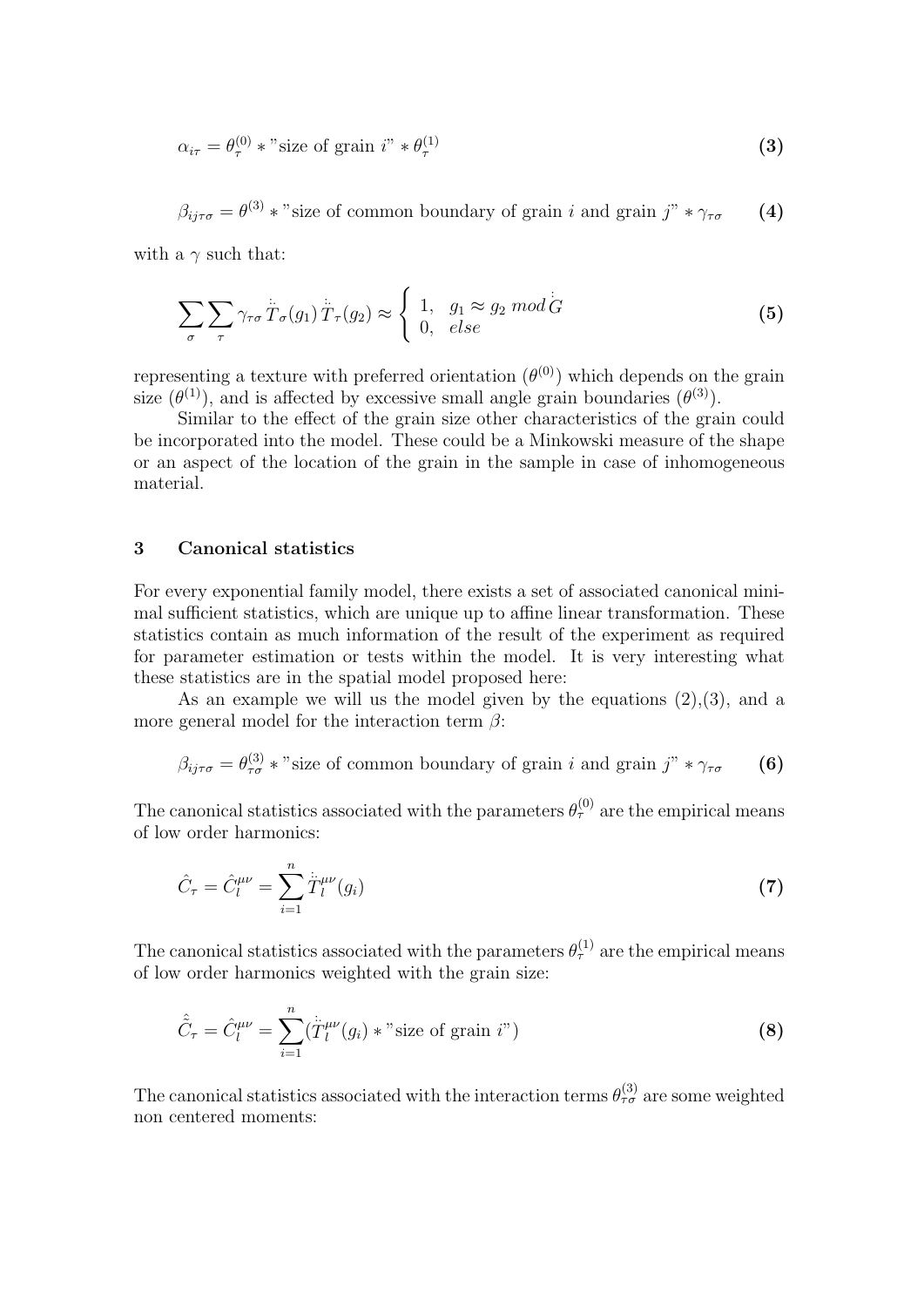$$
K_{\tau\sigma} = \sum_{i=1}^{n} \sum_{j \neq i} \dot{\overline{T}}_{\tau}(g_i) \dot{\overline{T}}_{\sigma}(g_j) * \text{"size of boundary } i, j"
$$
 (9)

Because of a stereological argument for the measurement the volume of the grain can be replaced by it's visible area, and the area of the common boundaries can be replaced by their visible length.

#### 4 Method of moments

### 4.1 Standard errors for harmonic coefficients

The model-driven approaches mentioned in the beginning of this contribution yield standard errors for the experimental harmonic coefficients of the ODF. An alternative approach could be to use the sample variance of the  $T_l^{\mu\nu}$  $\binom{\mu\nu}{l}(g_i)$ , and divide it by  $n$  as usual:

$$
\widehat{Var}(\hat{C}_l^{\mu\nu}) \stackrel{?}{=} \frac{1}{n(n-1)} \sum_{i=0}^n (\stackrel{\cdot}{T}_l^{\mu\nu} (g_i) - \hat{C}_l^{\mu\nu})^2
$$
\n(10)

However, that is not too splendid an idea, because this estimator is heavily biased and not consistent, if the orientation of grains is correlated. This problem has been discussed in depth in the context of regionalized random variables and kriging for univariate measurements cf. (Cressie 1993).

#### 4.2 Simple inference with multiple samples

A simple workaround for this problem is to take multiple samples of equal size sufficiently far from each other that they can be assumed independent. Then we can replace the individual observed  $\hat{T}_l^{\mu\nu}$  $\ell_l^{\mu\nu}(g_i)$  with the means of this statistic in each of the individual samples. Then we estimate the variance of the sample means. The overall mean is given by the mean of the sample means.

$$
\hat{C}_l^{\mu\nu} = \frac{1}{n} \sum_{i=1}^n \frac{1}{N(i)} \sum_{j=1}^n N(i) \, \dot{\bar{T}}_l^{\mu\nu}(g_{ij}) \tag{11}
$$

Here  $g_{ij}$  denotes the orientation of the grain j in sample i. The estimated variance of the overall mean can be calculated from the empirical variance of the sample means.

$$
\widehat{Var}\widehat{C}_l^{\mu\nu} = \frac{1}{n(n-1)}\sum_{i=1}^n \left(\frac{1}{N(i)}\sum_{j=1}^N N(i)\,\ddot{T}_l^{\mu\nu}(g_{ij}) - \hat{C}_l^{\mu\nu}\right)^2 \tag{12}
$$

Since these sample means are mean values, they are distributed approximately normal. Therefore statistical methods assuming multivariate normality such as cluster analysis, discriminant analysis, and MANOVA apply. The first two may